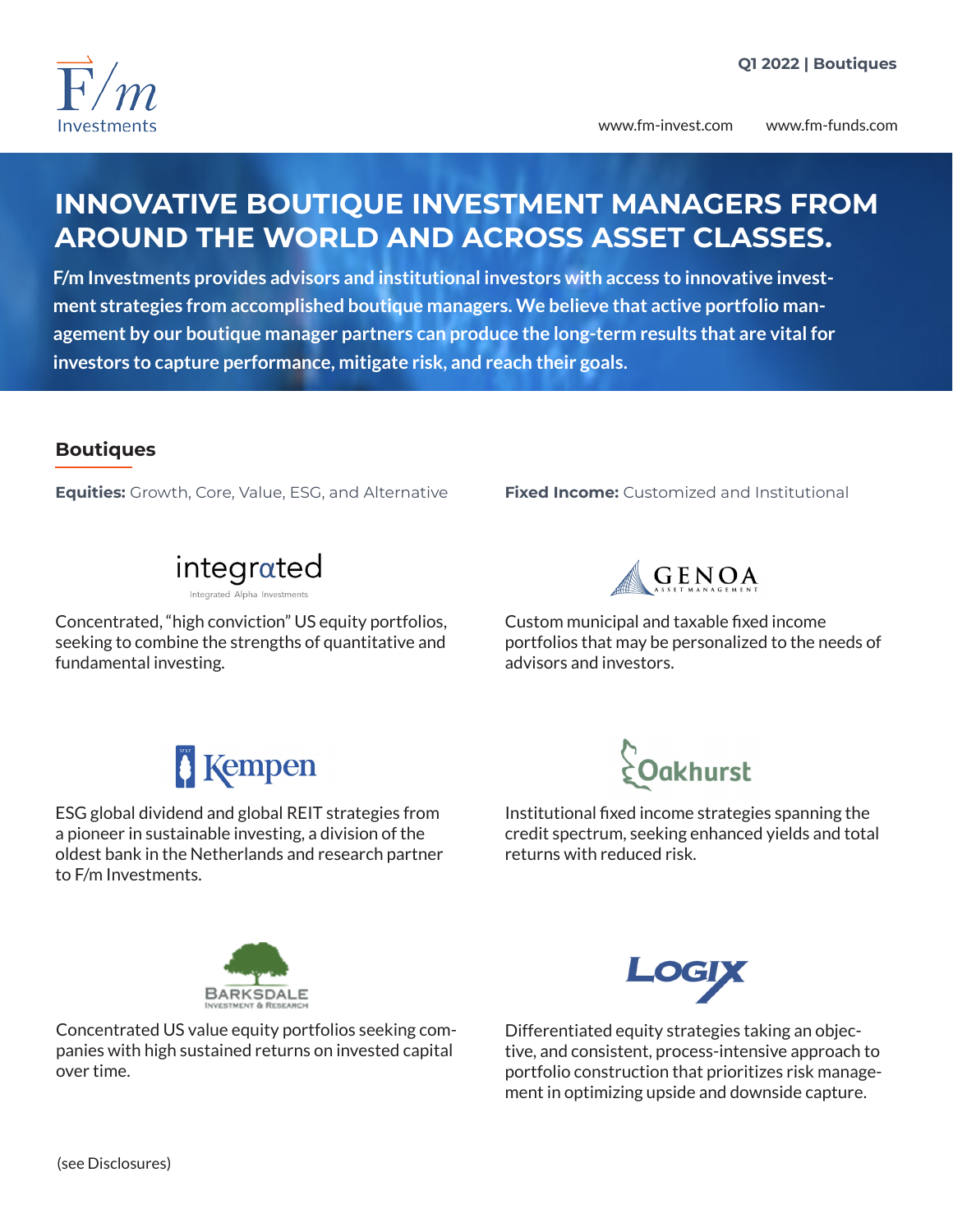

www.fm-invest.com www.fm-funds.com

| integrated                   |                                                       |                      | <b>AVAILABILITY</b> |                 |               |
|------------------------------|-------------------------------------------------------|----------------------|---------------------|-----------------|---------------|
| Integrated Alpha Investments | Concentrated US Equity: Growth, Core, and Alternative |                      | <b>Separate</b>     | <b>Model</b>    | <b>Mutual</b> |
| <b>Asset Class</b>           | <b>Focus</b>                                          | <b>Strategy</b>      | <b>Account</b>      | <b>Delivery</b> | <b>Fund</b>   |
| <b>US Equities</b>           | Concentrated Large Cap                                | Large Cap Focused    |                     |                 |               |
| <b>US Equities</b>           | Concentrated All Cap                                  | All Cap Focused      |                     |                 |               |
| US Long/Short Equity         | Long/Short, Long Bias                                 | US Long/Short Equity |                     |                 |               |
|                              |                                                       |                      |                     |                 |               |

| ليمر القصاد كسينتهما                                 |                                      |                         | <b>AVAILABILITY</b> |                 |               |
|------------------------------------------------------|--------------------------------------|-------------------------|---------------------|-----------------|---------------|
| <b>BARKSDALE</b><br><b>INVESTMENT &amp; RESEARCH</b> | <b>Concentrated US Equity: Value</b> |                         | <b>Separate</b>     | Model           | <b>Mutual</b> |
| <b>Asset Class</b>                                   | <b>Focus</b>                         | <b>Strategy</b>         | <b>Account</b>      | <b>Delivery</b> | <b>Fund</b>   |
| <b>US Equity</b>                                     | Concentrated Large Cap               | Large Cap Growing Value |                     |                 |               |
| US Equity                                            | Concentrated All Cap                 | All Cap Growing Value   |                     |                 |               |

| Kempen                             |                                        |                            | <b>AVAILABILITY</b> |                 |               |
|------------------------------------|----------------------------------------|----------------------------|---------------------|-----------------|---------------|
|                                    | <b>ESG: Global Dividends and REITs</b> |                            | Separate            | <b>Model</b>    | <b>Mutual</b> |
| <b>Asset Class</b>                 | <b>Focus</b>                           | <b>Strategy</b>            | <b>Account</b>      | <b>Delivery</b> | <b>Fund</b>   |
| <b>Global Dividend Equity ADRs</b> | <b>ESG and Fundamental Analysis</b>    | <b>Global Dividend ADR</b> |                     |                 |               |
| <b>Global Dividend Equity</b>      | <b>ESG and Fundamental Analysis</b>    | <b>Global Dividend</b>     |                     |                 |               |
| Global REITs                       | ESG and "Big Data" Analysis            | <b>Global Property</b>     |                     |                 |               |

| <b>GENOA</b>          |                               |                            | <b>AVAILABILITY</b> |                 |               |
|-----------------------|-------------------------------|----------------------------|---------------------|-----------------|---------------|
|                       | <b>Custom Bond Portfolios</b> |                            | Separate            | Model           | <b>Mutual</b> |
| <b>Asset Class</b>    | <b>Focus</b>                  | <b>Strategy</b>            | <b>Account</b>      | <b>Delivery</b> | <b>Fund</b>   |
| Municipal Bonds       | <b>Custom Muni Portfolios</b> | Intermediate Muni Bond     |                     |                 |               |
| <b>Municipal Bond</b> | Custom Muni Ladder            | Enhanced Muni Bond Ladder* |                     |                 |               |
| Fixed Income          | <b>Custom Fixed Income</b>    | Opportunistic Income       |                     |                 |               |
| Fixed Income          | Custom Fixed Income           | Quality Income             |                     |                 |               |

\*Taxable or hybrid bond ladders also available.

| <b>¿Oakhurst</b>    |                                   |                                        | <b>AVAILABILITY</b> |                 |               |
|---------------------|-----------------------------------|----------------------------------------|---------------------|-----------------|---------------|
|                     | <b>Institutional Fixed Income</b> |                                        | <b>Separate</b>     | Model           | <b>Mutual</b> |
| <b>Asset Class</b>  | <b>Focus</b>                      | <b>Strategy</b>                        | <b>Account</b>      | <b>Delivery</b> | <b>Fund</b>   |
| Fixed Income        | Diversified Core                  | Core Fixed Income                      |                     |                 |               |
| <b>Fixed Income</b> | <b>Short Duration</b>             | <b>Short Duration Investment Grade</b> |                     |                 |               |
| Fixed Income        | Institutional                     | <b>Government Credit</b>               |                     |                 |               |
| Fixed Income        | Institutional                     | Full Faith and Credit Income 1-3 Year  |                     |                 |               |
| Fixed Income        | High Yield                        | High Yield Fixed Income                |                     |                 |               |
| <b>Fixed Income</b> | Short Duration High Yield         | High Yield Short Duration Fixed Income |                     |                 |               |

| LOGIX              |                                                 |                 | <b>AVAILABILITY</b> |                 |               |
|--------------------|-------------------------------------------------|-----------------|---------------------|-----------------|---------------|
|                    | <b>Concentrated US Equity: Value and Growth</b> |                 | Separate            | <b>Model</b>    | <b>Mutual</b> |
| <b>Asset Class</b> | <b>Focus</b>                                    | <b>Strategy</b> | <b>Account</b>      | <b>Delivery</b> | <b>Fund</b>   |
| <b>US Equity</b>   | Large Cap Value                                 | Income Equity   |                     |                 |               |
| US Equity          | Large Cap Growth                                | Income Growth   |                     |                 |               |